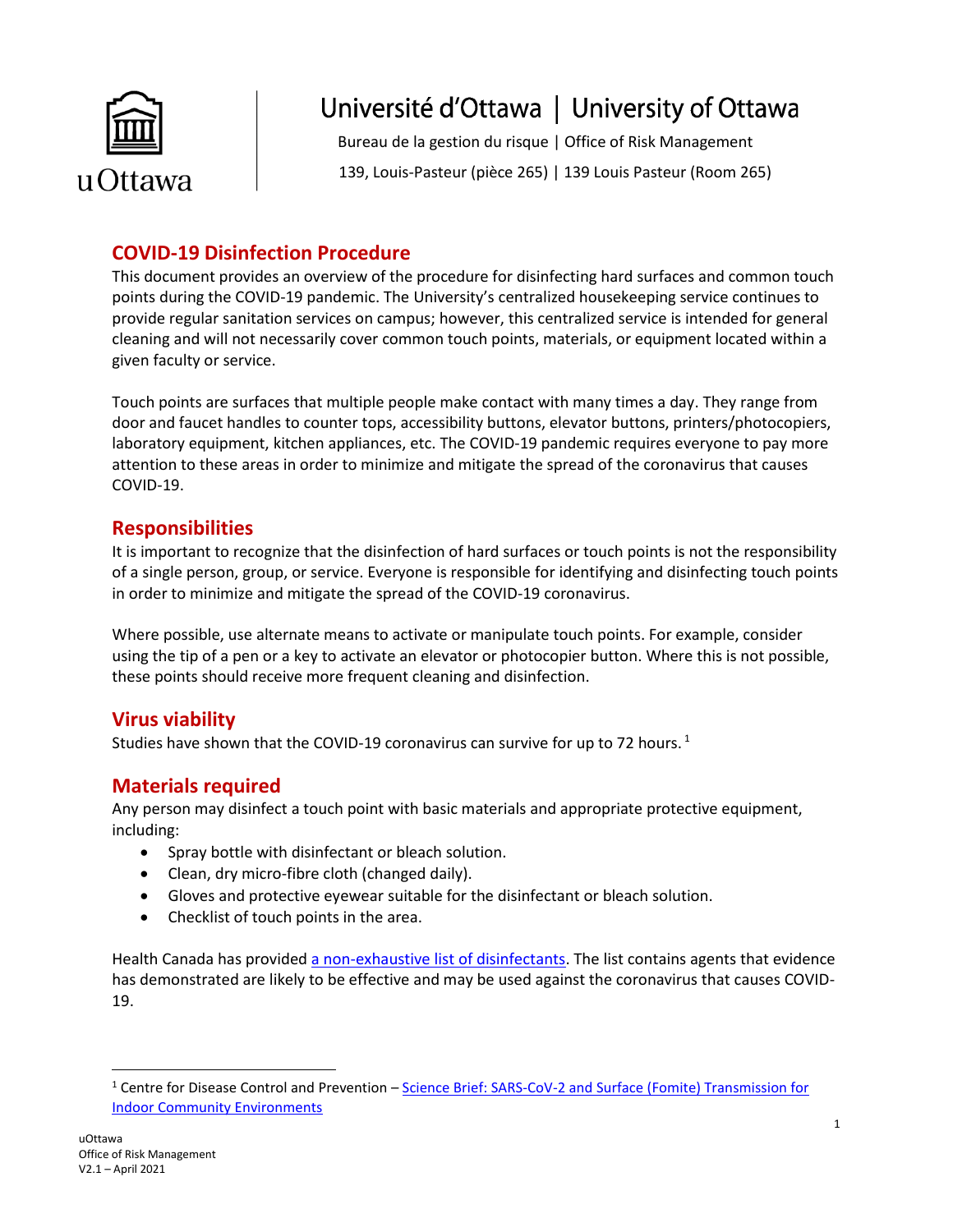

# Université d'Ottawa | University of Ottawa

Bureau de la gestion du risque | Office of Risk Management

139, Louis-Pasteur (pièce 265) | 139 Louis Pasteur (Room 265)

Alternatively, a solution of 5% sodium hypochlorite bleach can be effective (5 mL bleach to 250 mL water). Use with caution: bleach is a corrosive material that can cause burns and damage materials, so users must wear protective equipment and surfaces should be tested before extensive use.

Additionally, 70% ethanol is also an effective disinfecting agent.

#### **Disinfection procedure**

- 1. Identify common touch point(s) in the work area.
- 2. Establish a disinfection frequency for the touch point(s). The recommended frequency is at least at the beginning and end of use, or more frequently, based on the number of people interacting with the touch point or who pass through the area.
- 3. Follow the manufacturer's directions for using the product.
- 4. Don gloves appropriate for the disinfecting agent (e.g. nitrile, rubber, etc.), as directed by the manufacturer.
- 5. Ensure the surface is visibly clean. The surface may be cleaned using soap and warm water prior to disinfection. It is important to remember that cleaning refers to removing dirt and other organic material from the surface, whereas disinfection refers to the process where viruses are killed or rendered inactive.
- 6. Apply the disinfectant to the cloth. Saturate the cloth with the selected disinfectant before treating the touch point. Reapply the cloth to the touch point, as needed, so that the disinfectant leaves a visible film on the touch point.
- 7. Follow manufacturer's instructions; allow the surface to air dry.
- 8. Repeat the procedure as often as necessary.
- 9. Contaminated cleaning items (e.g. disposable cloths) should be placed in a lined garbage bin and disposed of with regular waste.
- 10. Wash your hands (or use an alcohol-based hand sanitizer) once you have completed the disinfection procedure.

Disinfecting wipes may be used; however, use these wipes with caution since they dry out prior to their use and become ineffective.

**It is strongly recommended that anyone disinfecting surfaces maintain a log of their disinfection activities. This log should include the touch points that were disinfected and the date and time this disinfection was conducted.**

### **Disinfection kits**

Facilities has provided cleaning kits to faculties and services to assist them in disinfecting and sanitizing common touch points. The cleaning kits include a cloth, a reusable mask, a container of small hand sanitizer, and a small surface sanitizer bottle.